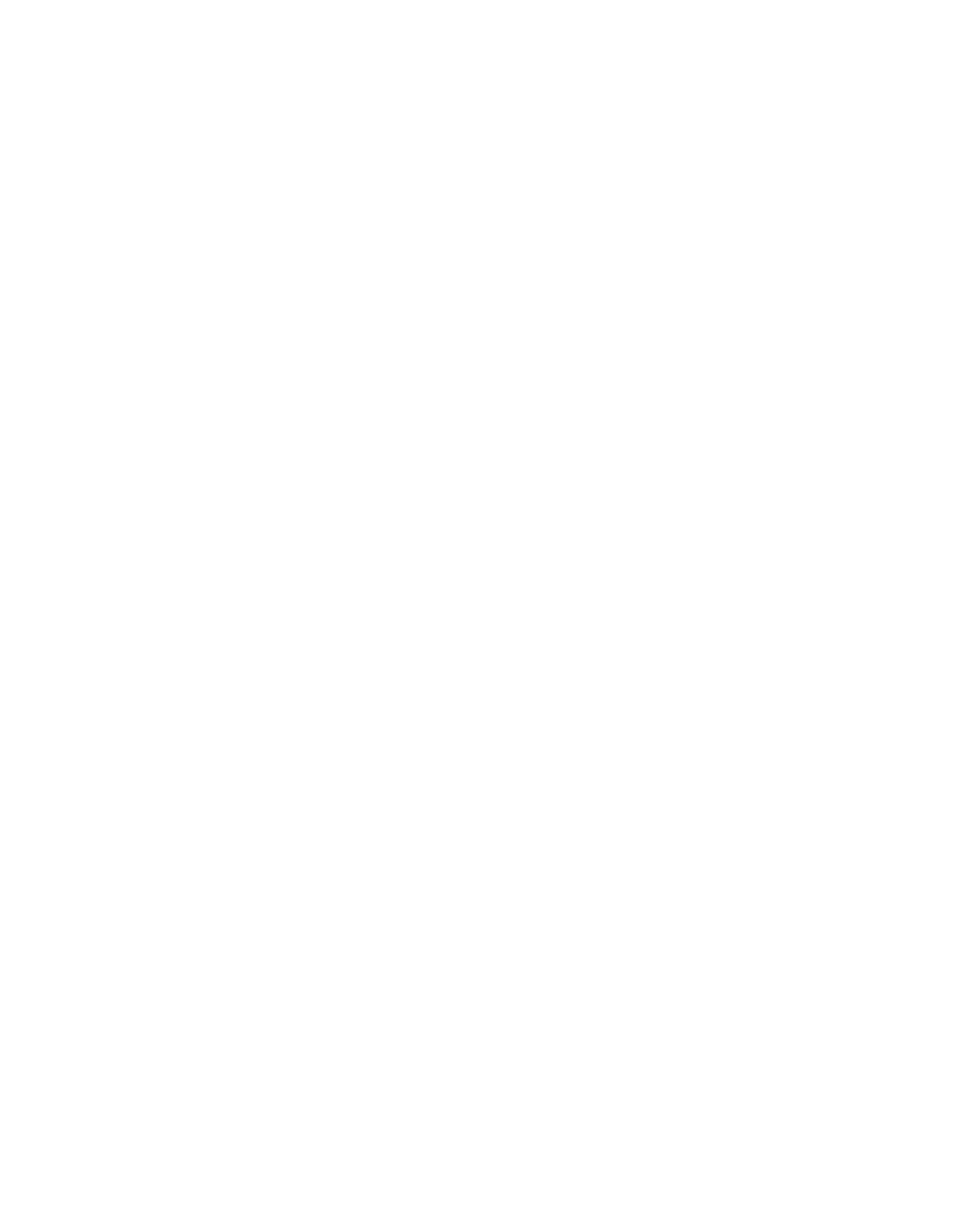## **Table of Contents**

## **Legal Notices**

Copyright © 2000 by Synchrologic, Inc.

All rights reserved worldwide. No part of this publication may be reproduced, transmitted, transcribed, stored in a retrieval system, or translated into any human or computer language in any form or by any means without the express written permission of Synchrologic. This publication is provided as is without warranty of any kind, express or implied, including, but not limited to, the implied warranties of merchantability, fitness for a particular purpose, or non-infringement. This publication could include technical inaccuracies or typographical errors.

Cisco, Cisco Systems, and the Cisco Systems logo are registered trademarks of Cisco Systems, Inc. and/or its affiliates in the U.S. and certain other countries. Synchrologic, iMobile Suite, and iMobile Data Synchronization are trademarks of Synchrologic, Inc. All other trademarks mentioned in this document are the property of their respective owners.

All terms mentioned in this book that are known to be trademarks or service marks have been appropriately capitalized. Synchrologic cannot attest to the accuracy of this information. Use of a term in this book should not be regarded as affecting the validity of any trademark or servicemark.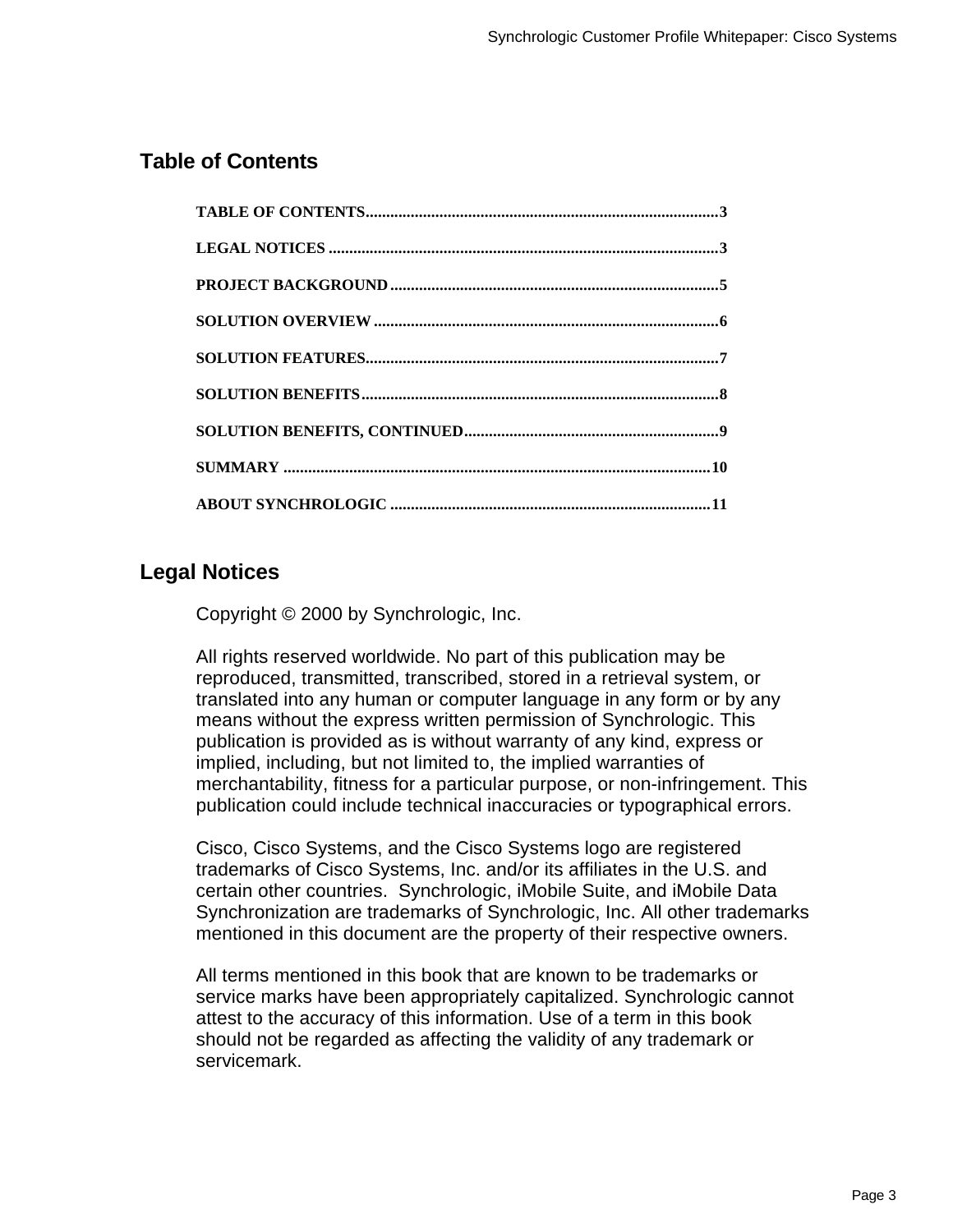Synchrologic Customer Profile Whitepaper: Cisco Systems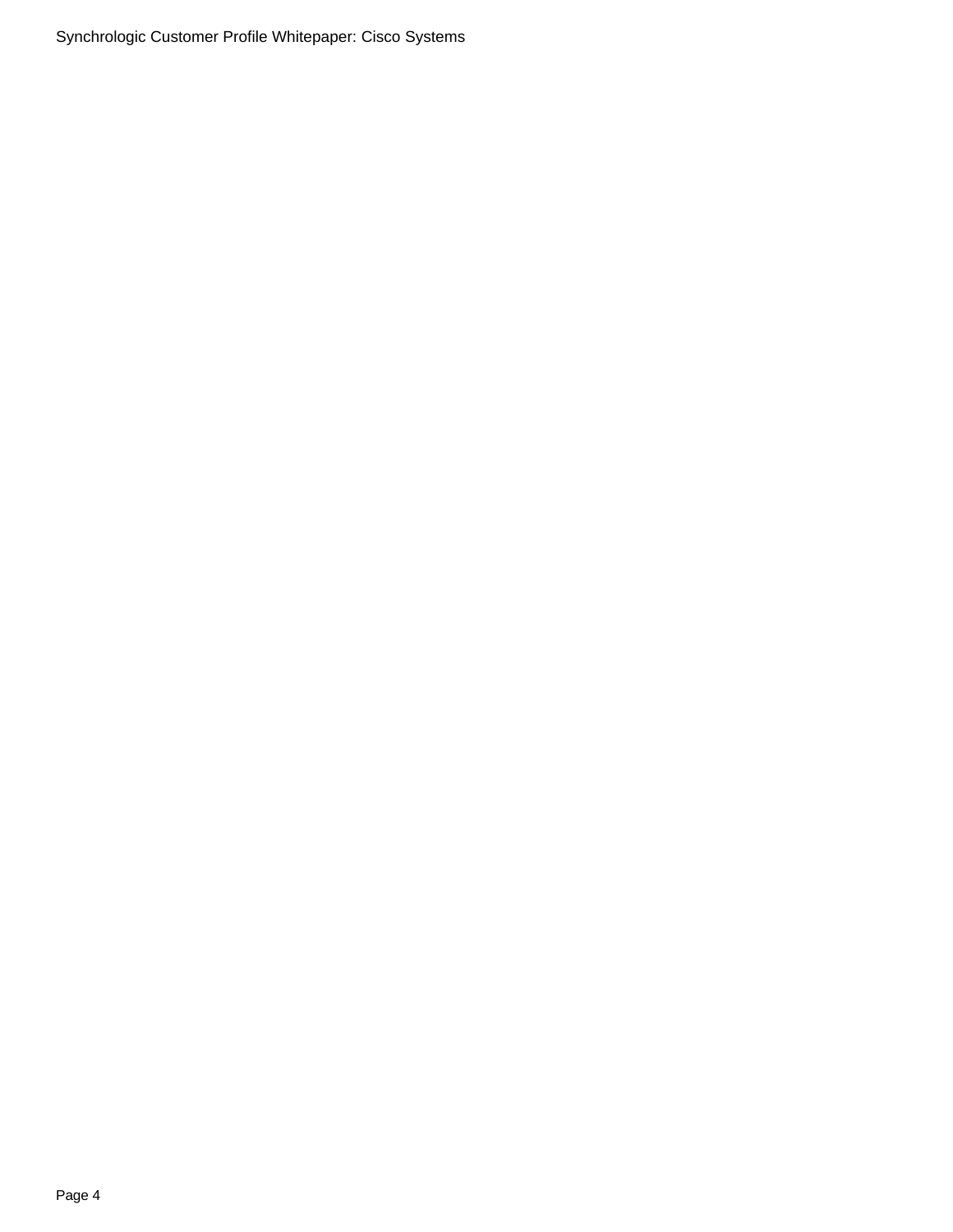## **Project Background**

Cisco Systems is the worldwide leader in networking for the Internet. One hundred sixty million Internet users worldwide rely on Cisco equipment. Since shipping its first product in 1986, the company has grown into a global market leader that holds No. 1 or No. 2 market share in virtually every market segment in which it participates, with \$13.4 billion in revenue and more than 23,000 employees.

In North America, Cisco Systems maintains its growth and leadership through a distributed field sales organization. They need mobility and timely, accurate information to keep pace in today's competitive internet economy. To that end, Cisco deploys best-of-breed eSales applications to reduce administrative burden and increase productivity for the Field Sales organization.

An increasingly mobile work force has ever-growing demands: they need ready access to information, rapid data transfer, and fast action to meet client requirements. Cisco sales representatives were turning to handheld computers, or Personal Digital Assistants (PDAs), to respond to those demands.

"Our initial field evaluation suggested that over 50% of our sales force were using some type of PDA to store contact information, a trend we believed would only continue to increase," noted Nora Sandoval, Cisco's Manager of Americas Sales Productivity. "To help eliminate duplicate data entry into disparate eSales tools and further increase sales productivity, support for PDA devices will become a necessity."

Synchronizing data between the PDA device and the eSales database was neither automated nor bidirectional. It required a series of imports in order to update contacts and accounts, an effort not only time consuming but non-productive.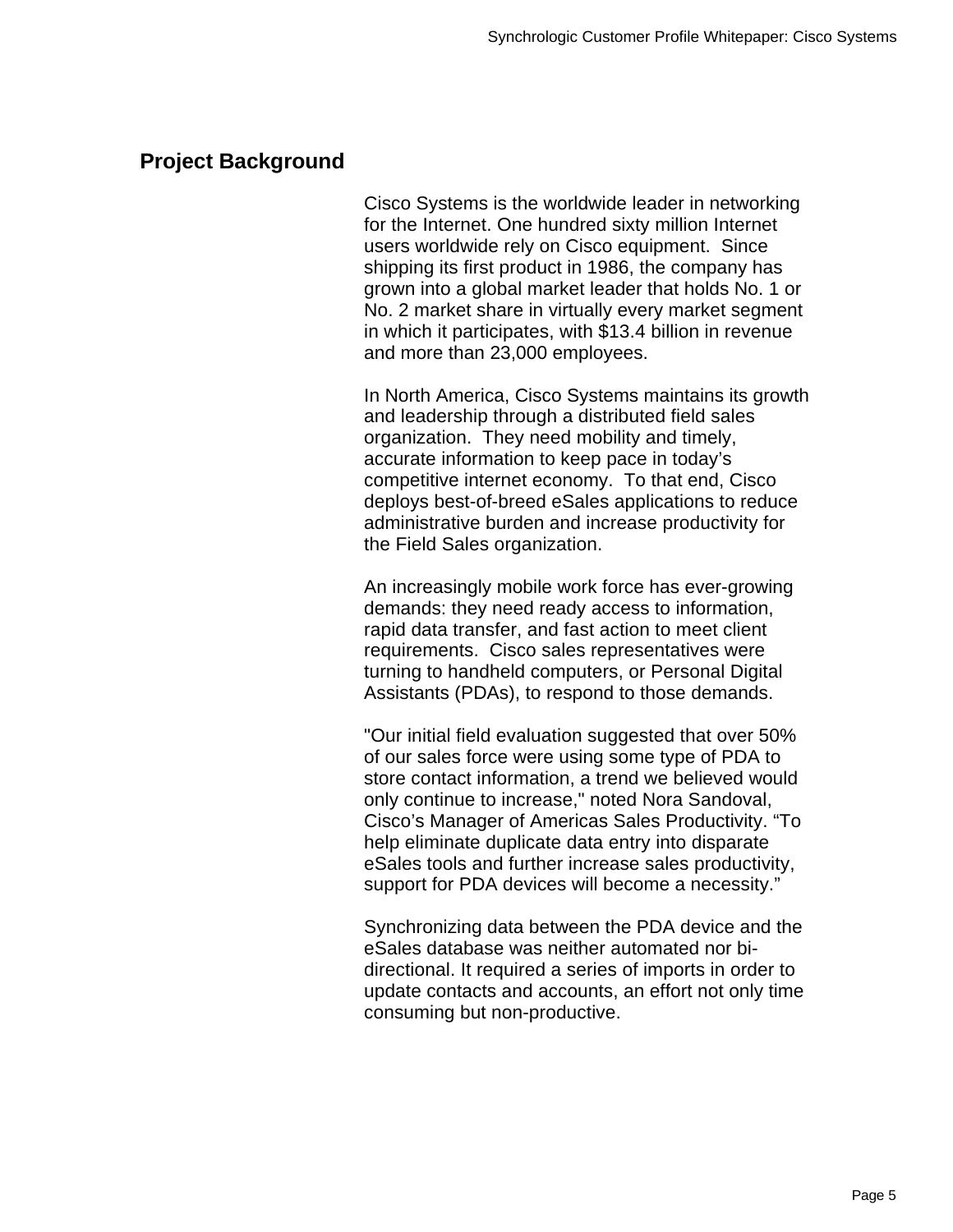## **Solution Overview**

To help the sales force move contact management data between the PDA device and the eSales database, Cisco engaged the highly regarded Windward Group, now part of Vanteon. Vanteon specializes in hardware and software integration on mobile computing platforms, and was known for helping to bring a number of breakthrough products to market.

Cisco charged Vanteon with building a custom contact management application that would run on PDA devices. Synchronization with the eSales database was a critical component of the project. Guided by Vanteon's expertise, Cisco established their synchronization criteria: ease-of-use, reliability, performance, and extendibility. The networking giant then did a thorough analysis, evaluating a range of data synchronization solutions. They chose iMobile Data Synchronization, part of Synchrologic's iMobile Suite.

"After an exhaustive evaluation of the leading vendors of device synchronization, we chose Synchrologic," said Ed Hoy, Manager, Sales IT. "Having an application and database-independent, scalable solution was important to us. We saw the value in making customer contact data accessible through a PDA device. iMobile Data Synchronization has met the challenge and Synchrologic has been a responsive vendor during and after our integration project."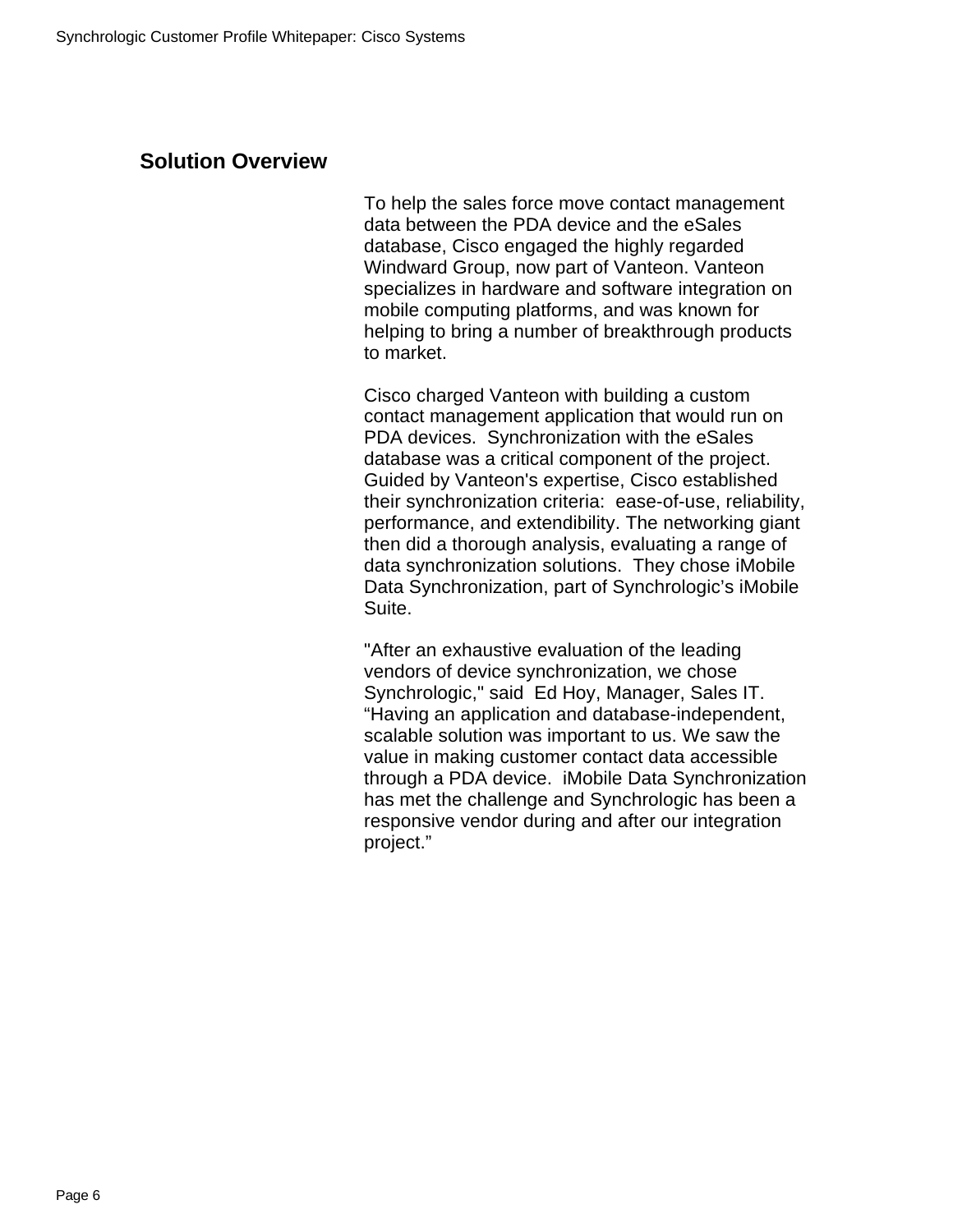## **Solution Features**

Several key features were required of the solution which Cisco would implement. iMobile Data Synchronization allowed Cisco to:

- Have instant access to select eSales data on PDA devices
- Keep business and personal address books separate on the devices
- Perform bi-directional synchronization
- Resolve synchronization conflicts easily
- Synchronize with the desktop and server databases
- Show contacts linked to corresponding accounts on their PDA device
- Perform PDA updates at the record level
- Store change history in meta-data for superior reporting and error recovery
- Support the needed change capture mechanisms on the devices
- Expand capabilities as needs evolve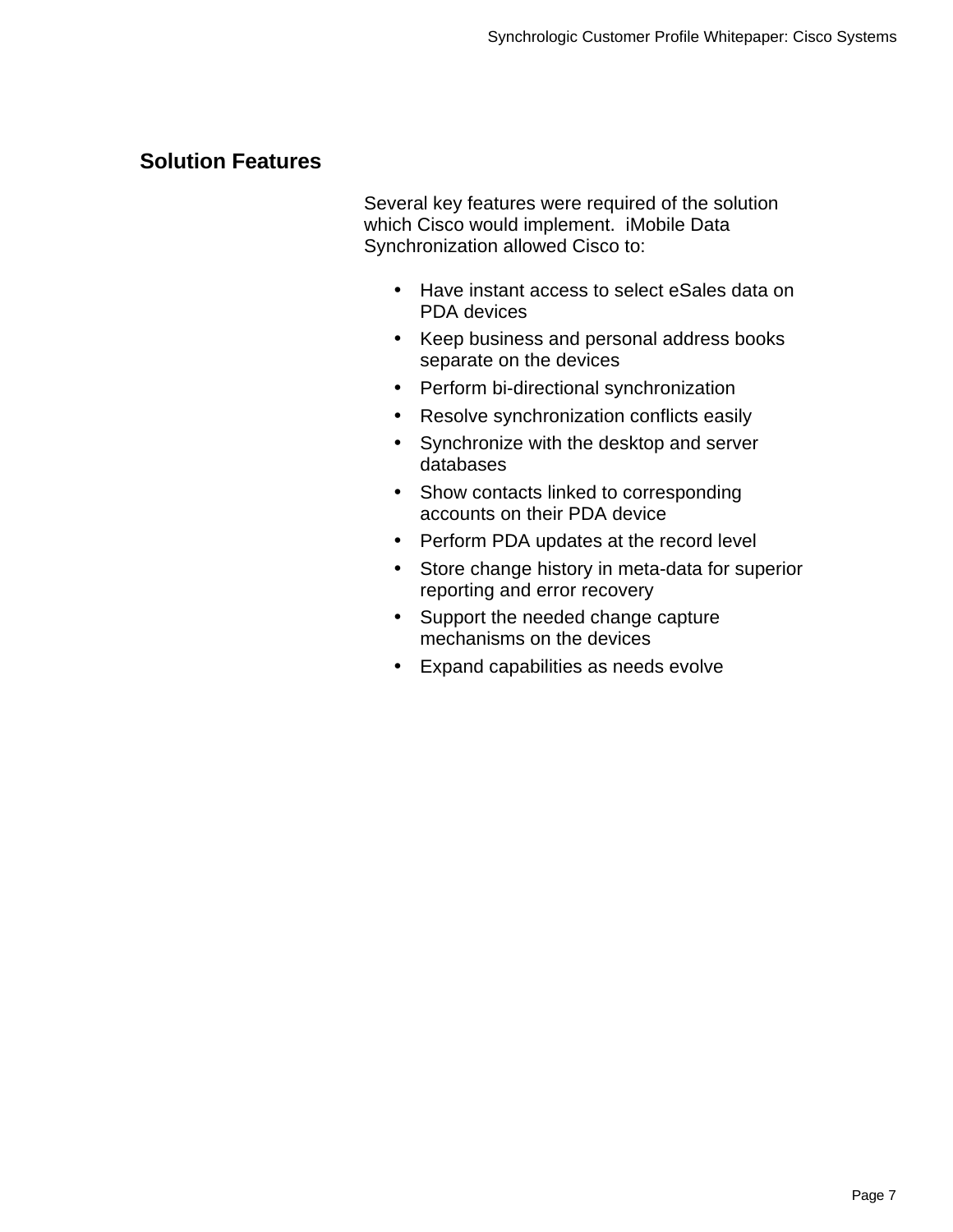## **Solution Benefits**

The company that powers the Internet chose Synchrologic's iMobile Data Synchronization to augment their best-of-breed eSales applications with enhanced PDA access.

The chosen solution offered a variety of benefits.

### *Rapid Deployment*

Because iMobile Data Synchronization offered advanced out-of-box functionality and a simple integration process, success followed quickly on the heels of Cisco's initial evaluation. In less than ten weeks, Cisco made its selection and Vanteon developed the PDA-based contact management application, integrated Synchrologic's software, and delivered the final product. Account managers were able to benefit from iMobile Data Synchronization almost immediately.

#### *Improved Productivity*

iMobile Data Synchronization provided easy and fast contact data synchronization -- helping account managers recover time they could use for selling. By reducing the administrative burden of moving data between devices and eliminating redundant data entry, the sales team would have access to up-to-theminute customer data.

*"The ability for iMobile Data Synchronization to return valuable selling time to Cisco Account Managers by reducing redundant data entry across disparate eSales applications is the kind of productivity solution we value."*

> *Denis Maynard Cisco Director of Sales Operations*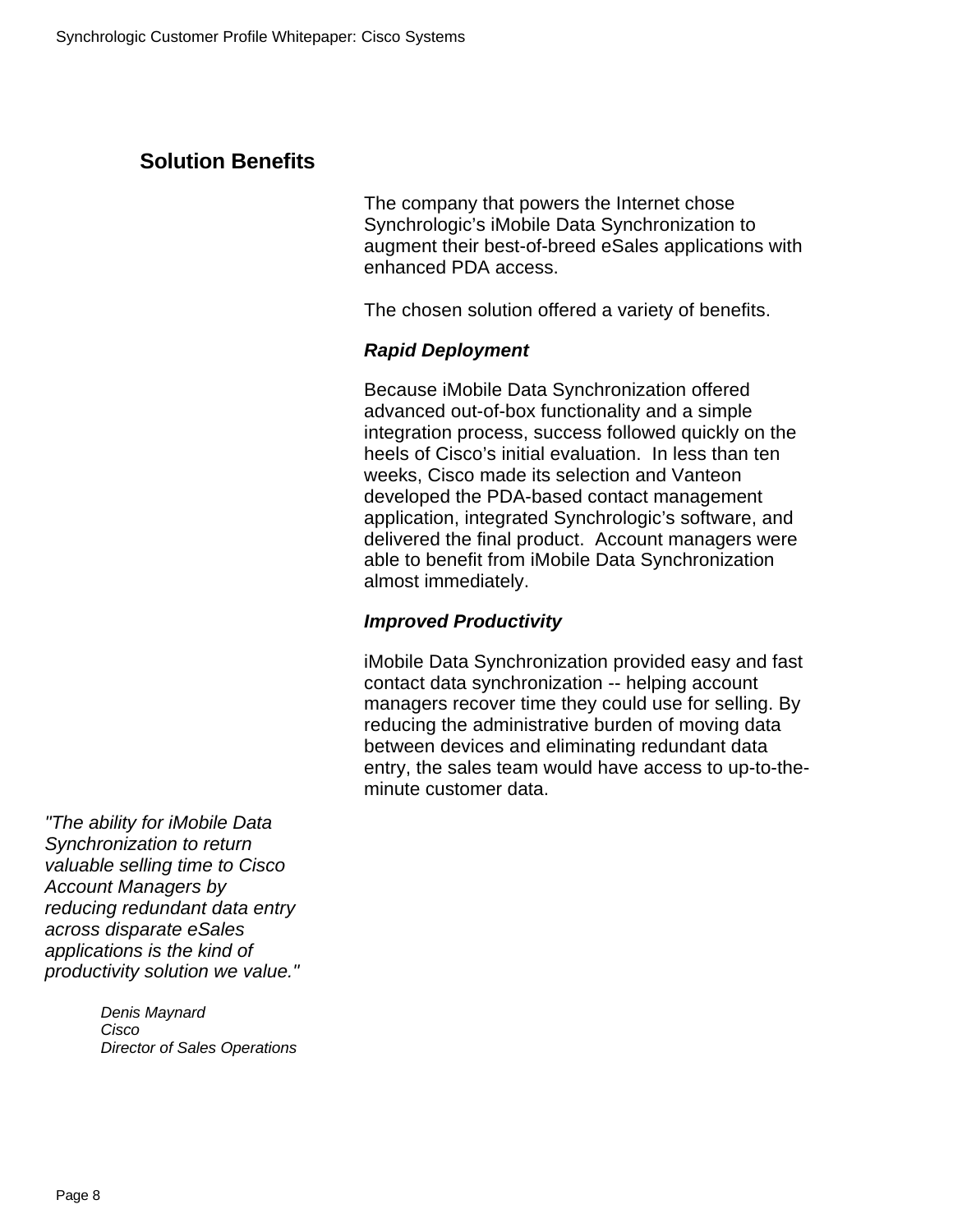## **Solution Benefits**

#### *Simplified End-User Experience*

iMobile Data Synchronization's seamless integration and ease-of-use meant Cisco account managers had no additional administrative work to do. PDA users could download the application from the server and use it immediately. Because synchronization required no more effort than the standard PDA sync, inconvenient imports and exports were history. To the end user, the process was simple.

In the background, contact management data was synchronized bi-directionally between the PDA and the eSales database. Any new information remained on the PC, staged and ready for later synchronization with the company server. Since server connections were not always available to PDA users, this feature was critical for expediting data transfer.

#### *Room to Grow*

Increasing mobility means increasing need for synchronization. By the year 2000, the percentage of account managers working with PDA devices had grown to over 65%. Cisco licensed iMobile Data Synchronization to service over 1000 Field Sales personnel worldwide*.* Cisco expects not only increased penetration of PDAs within the sales force, but also growing demand for information and functionality.

"Today the Field Sales organization needs PDA to eSales application synchronization," said Nora Sandoval. "In the future they will require wireless and other mobile device synchronization to connect with eSales applications. Based on our initial engagement with Synchrologic we believe they would be equally capable of managing future projects in this domain."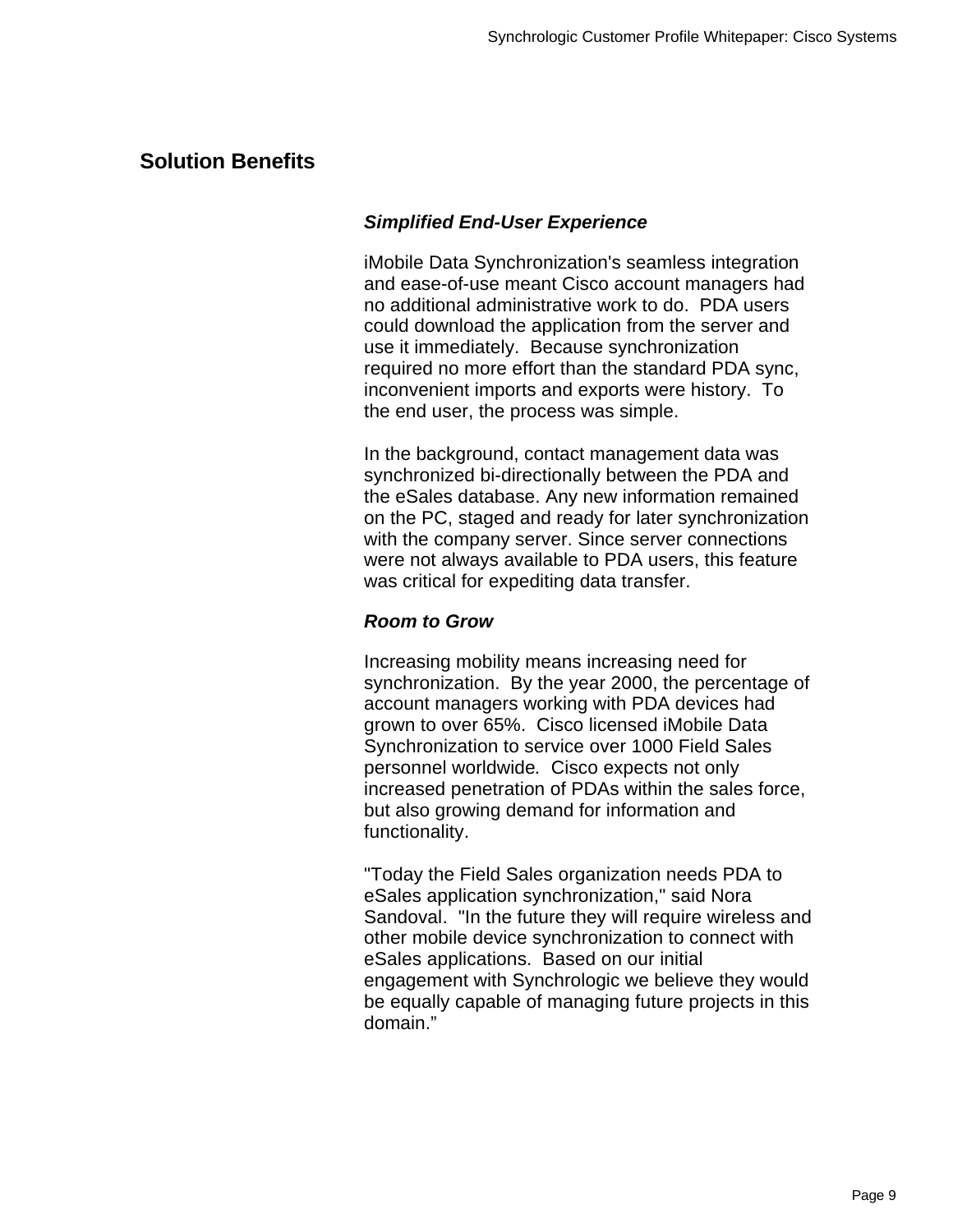## **Summary**

By "Empowering the Internet Generation," SM Cisco Systems built their business on helping others move information. Cisco was committed to making critical contact and account information available anytime, anywhere their account managers needed it. Synchrologic helped Cisco keep that commitment.

The bottom line was this: with iMobile Data Synchronization, Cisco improved its ability to capture and maintain critical customer data on both a PDA device and its eSales database. iMobile Data Synchronization extended data from Cisco's best-ofbreed eSales applications to a PDA platform easily and efficiently. With no additional work, the sales force was able to synchronize devices, yielding improved productivity.

Feedback from end-users indicate that having contact data synchronized between their PDA and PC-based eSales applications gives them more flexibility and time to better manage their business. Solutions such as this bring significant productivity wins to the Americas Sales Organization and to Cisco.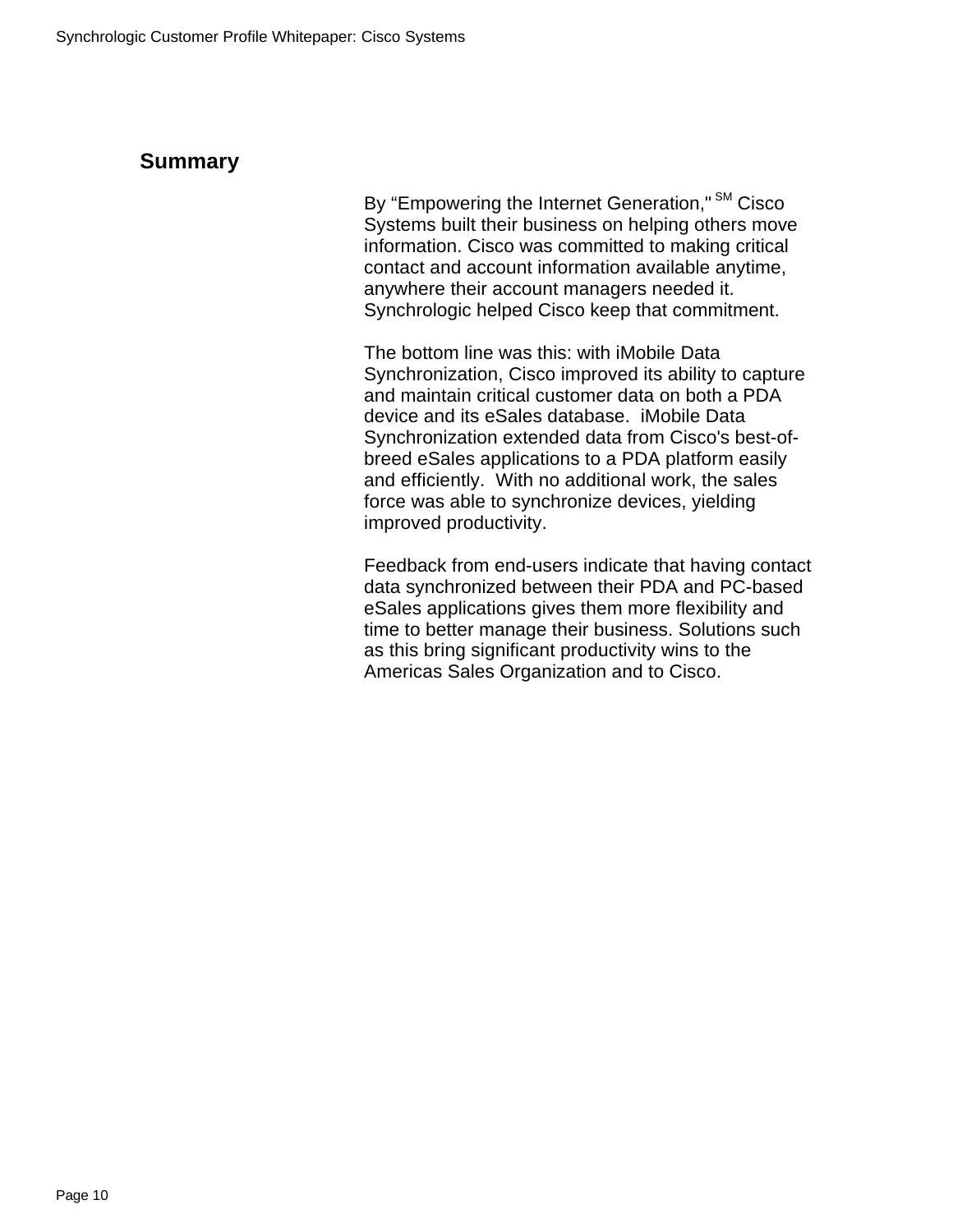### **About Synchrologic**

Synchrologic, the leader in synchronizing Business Data Anywhere, offers the most comprehensive mobile and wireless enterprise infrastructure software, thus providing the essential synchronization platform required for managing mobile devices and enabling anywhere access to vital business data and applications.

Synchrologic's iMobile Suite provides a secure, Internetbased infrastructure solution for supporting mobile and wireless devices used by employees, customers, partners and suppliers. Smart phones, Pocket PCs, Palm devices, PCs, e-mail pagers and laptops all connect to the iMobile Suite server via wireline or wireless Internet, dial-up or Local Area Network. iMobile Suite manages the devices, keeping them updated with the latest application data, e-mail, files and software.

Synchrologic has a five year track record of successfully supporting the most complex and demanding mobile and wireless computing applications. Our depth of experience allow us to understand your business challenges and opportunities, and provide the essential synchronization platform you need to address them. At the same time, our solutions hide the complexity inherent in a mobile and wireless network, making management and support deceptively simple.

Users are more productive with vital personalized information effortlessly available anywhere, anytime, on any device. Your IT organization is able to easily, securely, reliably, and cost-effectively support users with a comprehensive infrastructure solution.

We understand enterprise mobile and wireless issues and have built a strong track record of successfully addressing them in partnership with out clients.